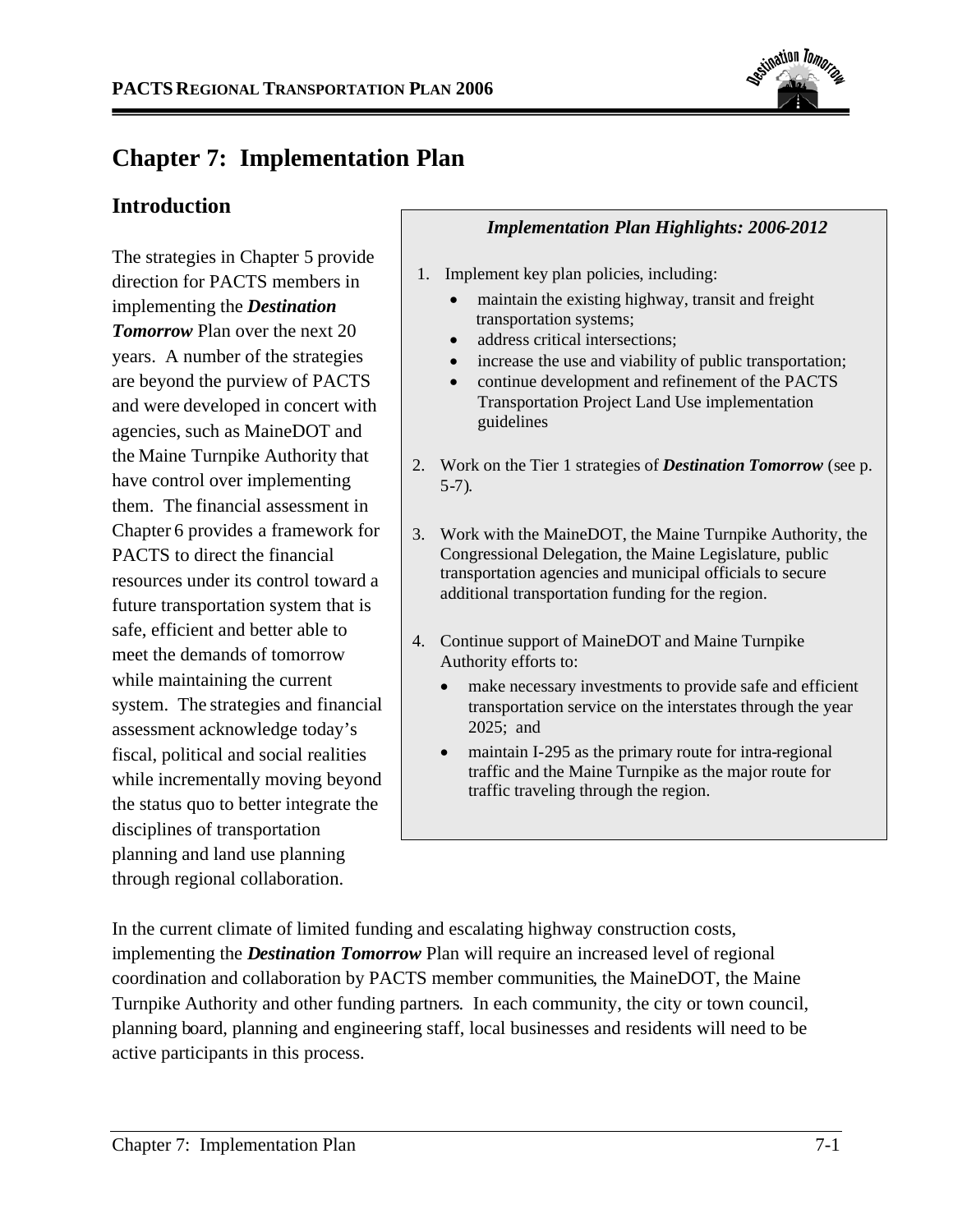

This implementation chapter is divided into two parts based on implementation responsibilities. The first section contains areas that PACTS has direct control over and will direct its focus over the next six years. This aligns with the PACTS funding Set-Aside Policy of looking ahead six years, or three biennial funding cycles. The second part of the chapter covers strategies suggested by PACTS for other transportation agencies to implement.

Key to the successful implementation of *Destination Tomorrow* will be a continued dialogue that includes the following policy questions.

- 1. How can communities best address regional transportation problems collaboratively?
- 2. What is the proper level of investment and role of transit in the region; how can PACTS help to meet this level and role?
- 3. What is the optimum investment balance to mitigate existing problems while proactively meeting tomorrow's needs?
- 4. What is PACTS role in developing appropriate responses to the issues that arise from the intersection of transportation investments and land use planning and policy?
- 5. What are the best short and long-term approaches to managing congestion without exacerbating sprawl?

# **Implementing Key** *Destination Tomorrow* **Policies**

The funding gap between identified needs and total anticipated funding (and revenues) discussed in Chapter 6 will limit the ability of decision-makers to address all of the identified needs in the transportation system. Working within these limitations, the following six areas will be a focus of the *Destination Tomorrow* Plan during the next six years – 2006 to 2012. These areas, as well as many of the Plan's Guiding Policies and objectives, overlap each other reflecting the close relationships that exist between transportation, land use and economic development. PACTS' members consider each of the areas to be crucial to the future of the transportation system.

## Maintain and Improve Existing Transportation Systems

The PACTS members have made the maintenance and improvement of the existing transportation system PACTS highest priority. Historically, PACTS has programmed approximately 60% of its funding dollars toward attaining this goal. In addition to a continuation of this level of investment for preserving and improving the existing transportation systems, **Destination Tomorrow** calls for the PACTS members to reassess the allocation of these funds to ensure that they are being used in the most cost-effective and efficient manner.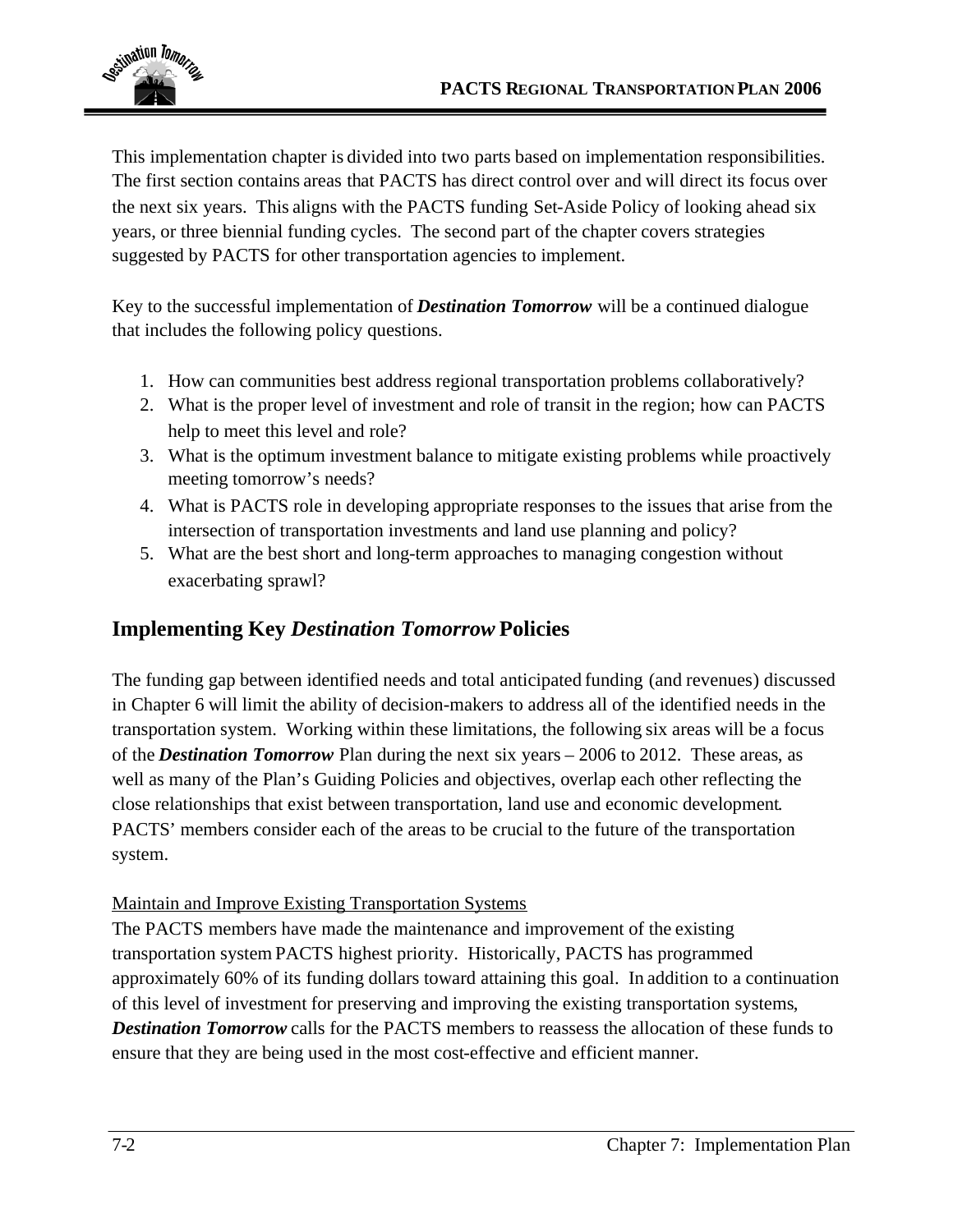

The capital needs assessment of Chapter 6 calls for \$539 million over the Plan's 20-year timeframe to maintain the existing transportation system, and to make appropriate investments to improve the existing system. This figure exceeds the total anticipated funding of \$501 million over the Plan's 20-year time horizon. This probable funding gap to meet just the needs of preserving and improving the existing transportation systems will present the PACTS members with an ongoing challenge.

#### Addressing Key Intersections

Safe intersections that also provide for a smooth flow of traffic are an integral part of an efficient transportation system. A number of the region's key intersections face regular periods of congestion and/or are designated as high crash locations (HCL) by the MaineDOT. As part of the policy of maintaining and improving the existing transportation systems, PACTS will fund intersection improvement projects totaling approximately \$7 million over the next six years. The **Destination Tomorrow** Plan also recommends additional investments at regionally important intersections by the MaineDOT.

#### Congressional Earmarks

Congressional earmarks have continued to garner a larger percentage of the federal funding dollars in recent years. PACTS has responded to this change by forming a special working group to the Policy Committee. Between 2006 and the next reauthorization of the federal transportation bill in 2009, this working group will develop and promote a select list of regionally significant projects. In addition to working towards securing congressional earmarks, PACTS will continue its collaborative efforts with its transportation partners in securing needed additional transportation funding for the region.

### Transportation Project Land Use Policy

Transportation investments and land use policies have significant impacts on each other and play a key role in shaping the region in which we live. In the 2003 *Destination Tomorrow* Plan, the PACTS PolicyCommittee adopted the following policy to work towards greater consideration of and management of these impacts.

*Any arterial corridor roadway project, that by itself or as part of a program of improvements will reduce commuter travel times between an urbanized and a nonurbanized area, must be accompanied by a land use plan that preserves the arterial's capacity, protects its mobility function and the public investment, and that minimizes sprawl.*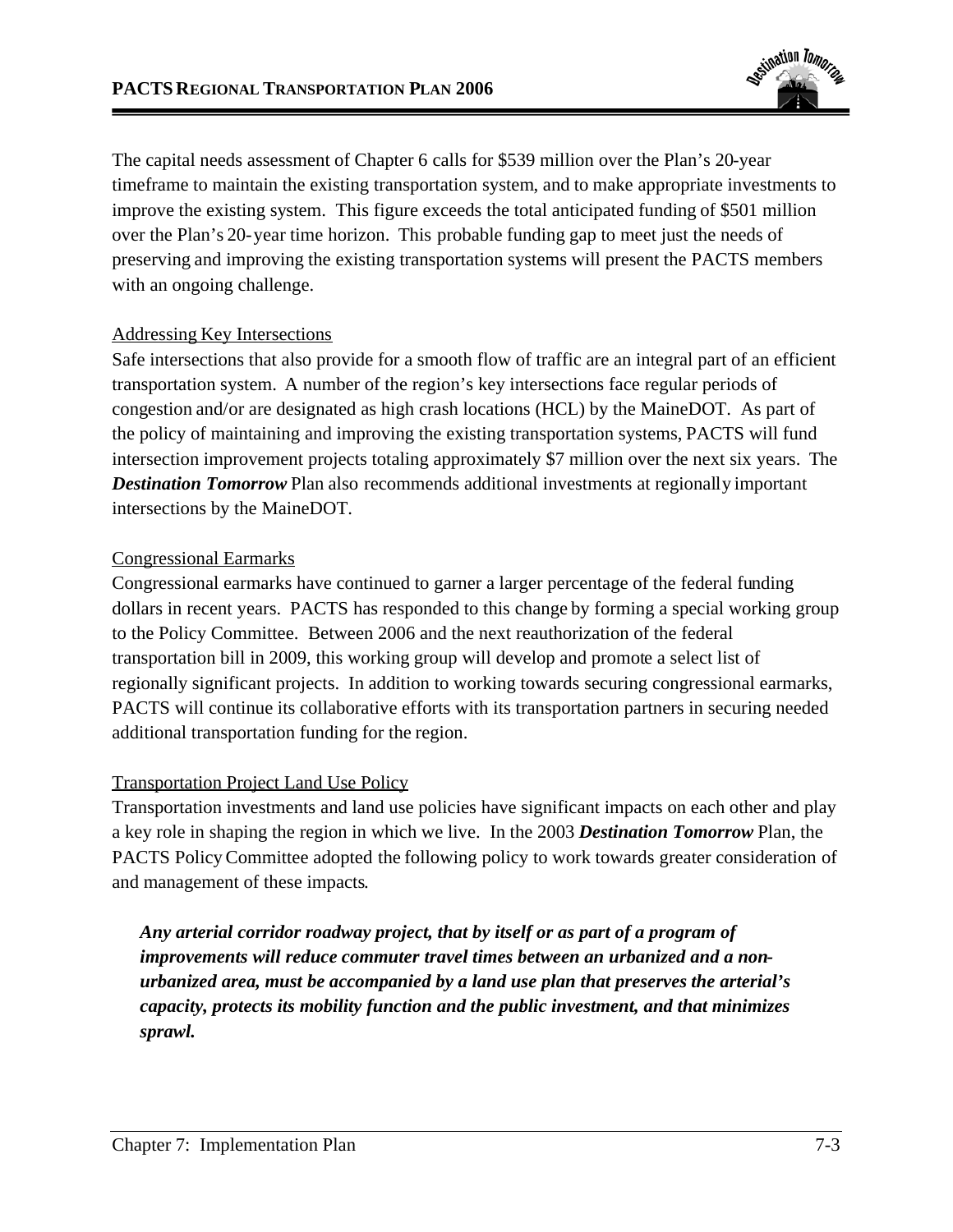

During the last three years, the PACTS Planning Committee, MaineDOT, the State Planning Office and others have worked towards drafting a set of procedures for implementing this policy. The results of this effort may be seen in Strategy 53 that calls for continued refinement of the existing implementation guidelines through case studies, public outreach and partnerships with State and federal agencies.

#### Public Transportation

Public transportation has a number of benefits including reducing overall travel demand, increasing the quality of life for those who do not drive, and helping to foster a sense of community. PACTS members collectively believe that an adequate public transportation system is crucial for an efficient overall transportation system. The *Destination Tomorrow* Plan contains multiple strategies aimed at increasing the use and viability of public transportation.

#### Implementing the Tier 1 Strategies

The Policy Committee prioritized the 88 *Destination Tomorrow* strategies into three tiers. Tier 1 strategies are the highest priority and will be a focus of PACTS' efforts during the next six years. The 19 Tier 1 Strategies are listed in Table 7-1. Please see Chapter 5 for more details on each of these strategies.

| Strategy# | Goal        | <b>Title/Description</b>                                         |
|-----------|-------------|------------------------------------------------------------------|
| 6         | Economic    | Implement Plan's Arterial Investment Program                     |
| 13        | Economic    | Incident Management and Homeland Security                        |
| 14        | Mobility    | Focus on Intersections for Congestion and Safety Management      |
| 21        | Mobility    | Operational & Capacity improvements to I-295 & the Maine Turnpik |
| 22        | Mobility    | Develop Responsive Strategies for High Crash Locations           |
| 36        | Mobility    | <b>Continue Transit Coordination Efforts</b>                     |
| 47        | Energy      | Increase Transit to Park-n-Ride Lots                             |
| 48        | Energy      | Optimize and Maintain Signal Coordination                        |
| 49        | Land        | Conduct Municipal and Sub-regional Studies                       |
| 60        | Land        | Provide Technical Assistance to Municipalities                   |
| 70        | Environment | <b>Studies of Secondary Impacts</b>                              |
| 75        | Environment | Bike and Ped Linkages to Natural Areas                           |
| 76        | Regional    | <b>Destination Tomorrow Implementation Plan</b>                  |
| 77        | Regional    | Strengthen the Plan - TIP Connection                             |
| 78        | Regional    | Biennial Review of TIP Policies & Procedures                     |
| 81        | Regional    | <b>TIP Priority Setting Process</b>                              |
| 82        | Regional    | Communicate with State/Federal Officials on Funding Issues       |
| 83        | Regional    | Work with MaineDOT on Exploring Funding Opportunities            |
| 84        | Regional    | <b>Increase Transportation Data Collection</b>                   |

| Table 7-1 - Top Priority Strategies of Destination Tomorrow* |  |  |
|--------------------------------------------------------------|--|--|
|                                                              |  |  |

\*All strategies are of equal priority and are listed in numerical order in the table.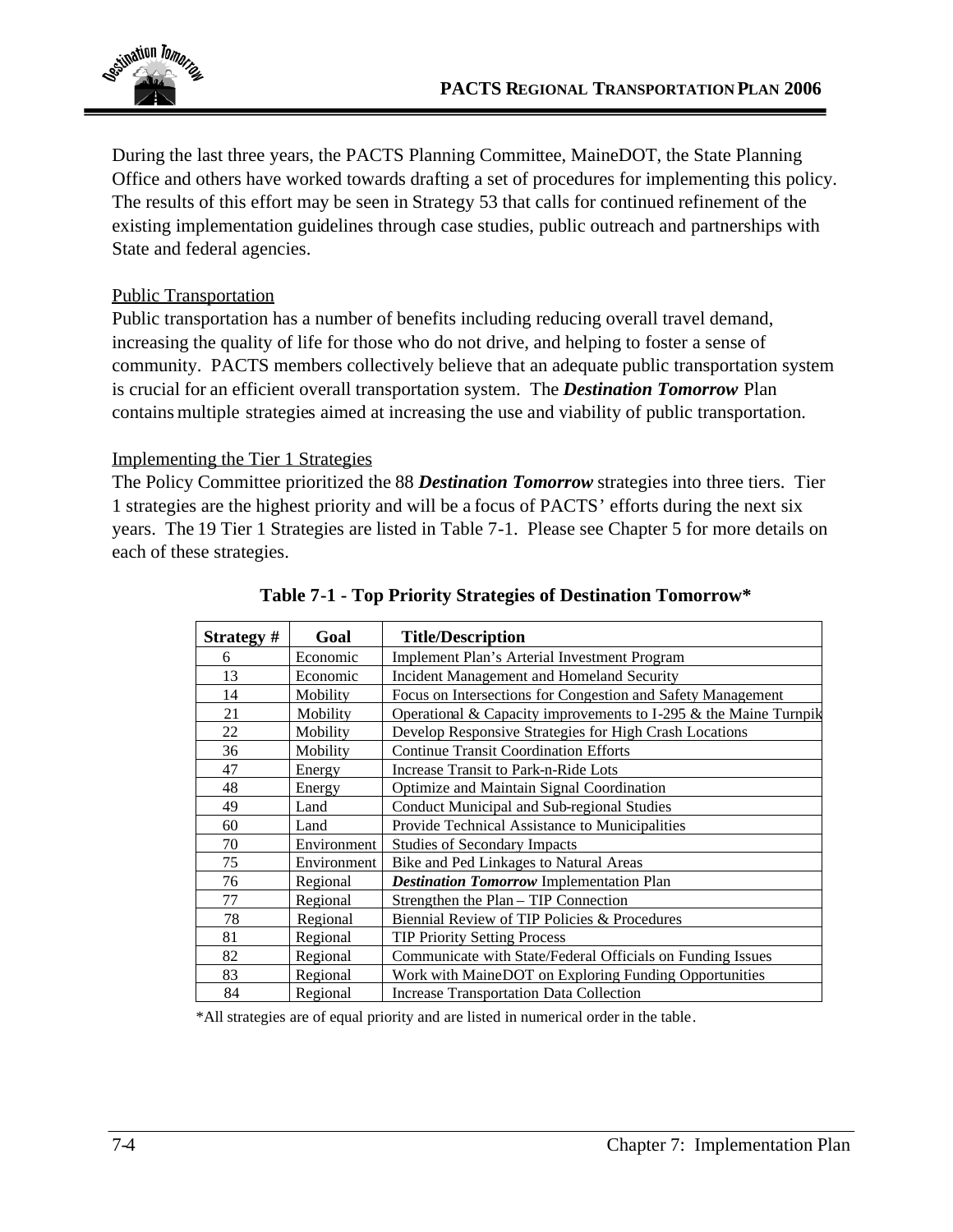

### MaineDOT and Maine Turnpike Authority

PACTS will continue to support MaineDOT and Maine Turnpike Authority efforts and investments on the region's interstates. In particular, *Destination Tomorrow* supports the use of the \$15 million SAFETEA-LU earmark for the I-295 Corridor. (See Strategy #21 on page 5-12.) This support will continue to build on the longstanding collaborative relationship shared between PACTS, MaineDOT and the Maine Turnpike Authority.

### *Destination Tomorrow* beyond 2012

Many of the components in the Implementation Plan will require an ongoing effort beyond just the next six years. The PACTS members hope to make significant progress in realizing the success of the Implementation Plan so that PACTS may commence further work in implementing the long-range vision of *Destination Tomorrow*. Looking out beyond 2012, PACTS, while continuing the work begun in the first six years, will continue to implement the Tier 2 and Tier 3 strategies of the Plan.

In addition to the efforts described above, the PACTS Policies and Procedures Document for the Transportation Improvement Program will play an important role in shaping PACTS' future decisions. This document details the process used by PACTS every two years in prioritizing transportation projects to be funded with the MPO Allocation (described on  $p 6-6$ ).<sup>1</sup> The PACTS members, through the auspices of the TIP Process Committee, have made several important revisions to the Policies and Procedures document to significantly strengthen the connection between *Destination Tomorrow* and the transportation improvement program, thereby successfully completing one of the 2003 *Destination Tomorrow* strategies. In the years ahead, additional revisions will be made to the policies and procedures in the document as PACTS members work to implement the *Destination Tomorrow* Plan.

# **Major Regional Projects**

Several major regional projects were being studied, funded, designed and constructed as PACTS adopted *Destination Tomorrow*. Each of these projects has received widespread support. Through the *Destination Tomorrow* Plan, PACTS also supports each of these projects recognizing that they will bring significant benefits to the region. Figure 7-1 is a conceptual graphic representation of these major regional projects. Most of these projects will require further study before final plans can be designed.

<sup>&</sup>lt;sup>1</sup> Upon formal MaineDOT acceptance, the list of projects is included in the MaineDOT Biennial Capital Work Plan that contains all new planned capital investments for the next two-year period.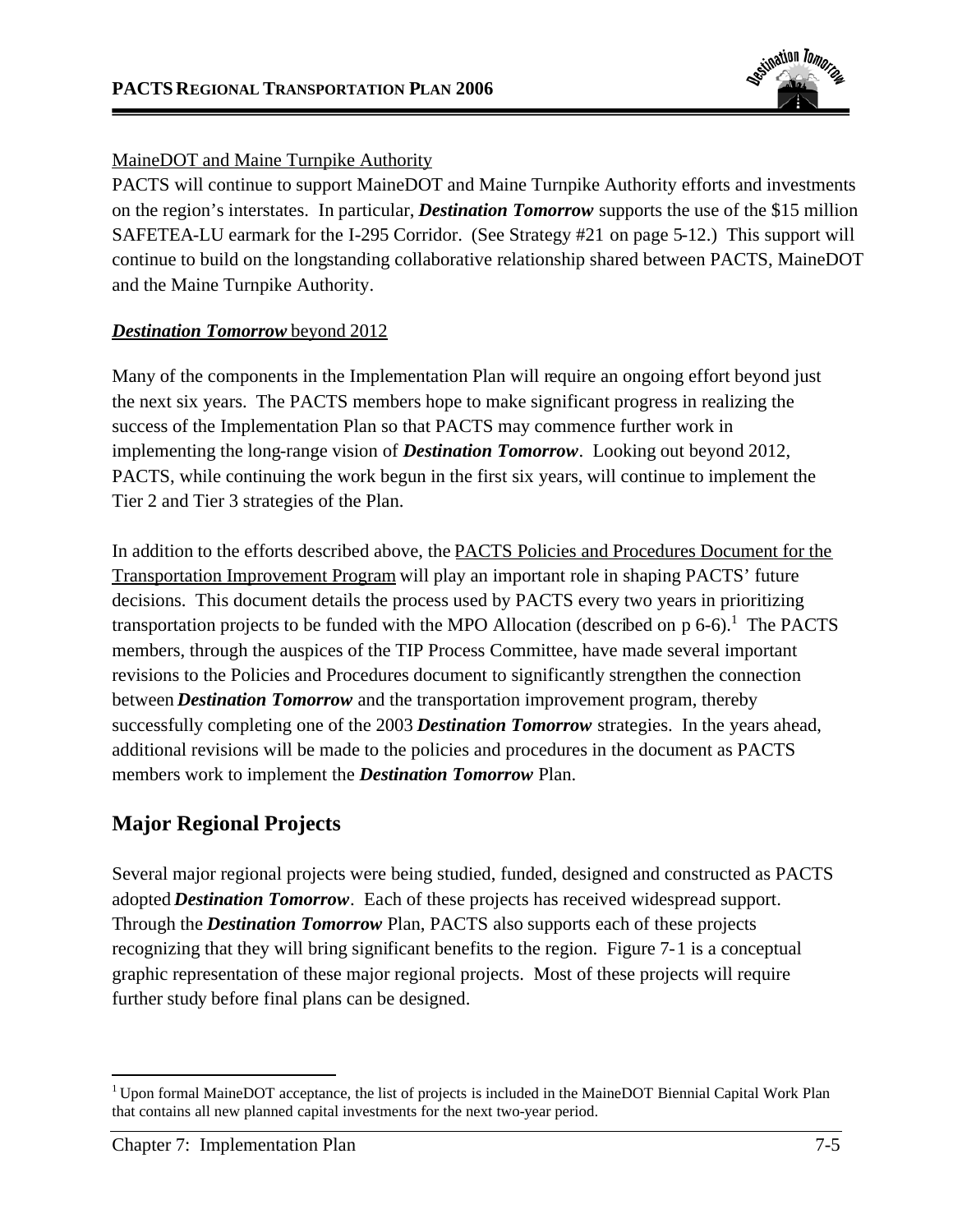

### Gorham Village Bypass

The Gorham Village Bypass will relieve long-time, persistent congestion in Gorham Village. Phase I of the project will connect Route 114 to Route 25 via a bypass to the southwest of Gorham Village, and has received a Congressional earmark of more than \$15 million. Phase I is currently being designed; construction should begin in late 2008 or early 2009. Phase II will bypass Gorham Village to the north and east. Commencement of work on Phase II will, in part, be dependent on the success of Phase I in easing traffic congestion in Gorham Village.

## Interstate 295 and Maine Turnpike Corridor Analyses

The Maine Turnpike and I-295, arguably the two most important highways in the region, have been the subject of extensive study and analysis. *Destination*

### *Tomorrow* recommends several strategies



to enhance and reinforce the Turnpike as the preferred interstate for traffic traveling through the region and I-295 as the preferred interstate for intra-regional traffic. *Destination Tomorrow* further recommends additional strategies to address safety, capacity and operational issues. Most of these recommendations (several of which may be seen in Figure 7-1) are also in MaineDOT's 2006 I-295 Corridor Study that produced a set of short-term and long-term recommendations by the MaineDOT designed to provide safe and efficient transportation service through the year 2025.

## Bus and/or Passenger Rail Service from Biddeford to Brunswick

*Destination Tomorrow* supports the MaineDOT decision to extend passenger rail service north from Portland to Brunswick. This will build upon the successful renewal of passenger service from Boston to Portland. Service may be further extended to Rockland. In addition to its statewide benefits, MaineDOT anticipates that the expansion of passenger rail service will remove some traffic from I-295, which will help to manage traffic growth on the interstate.

## **Figure 7-1 – Major Regional Projects**